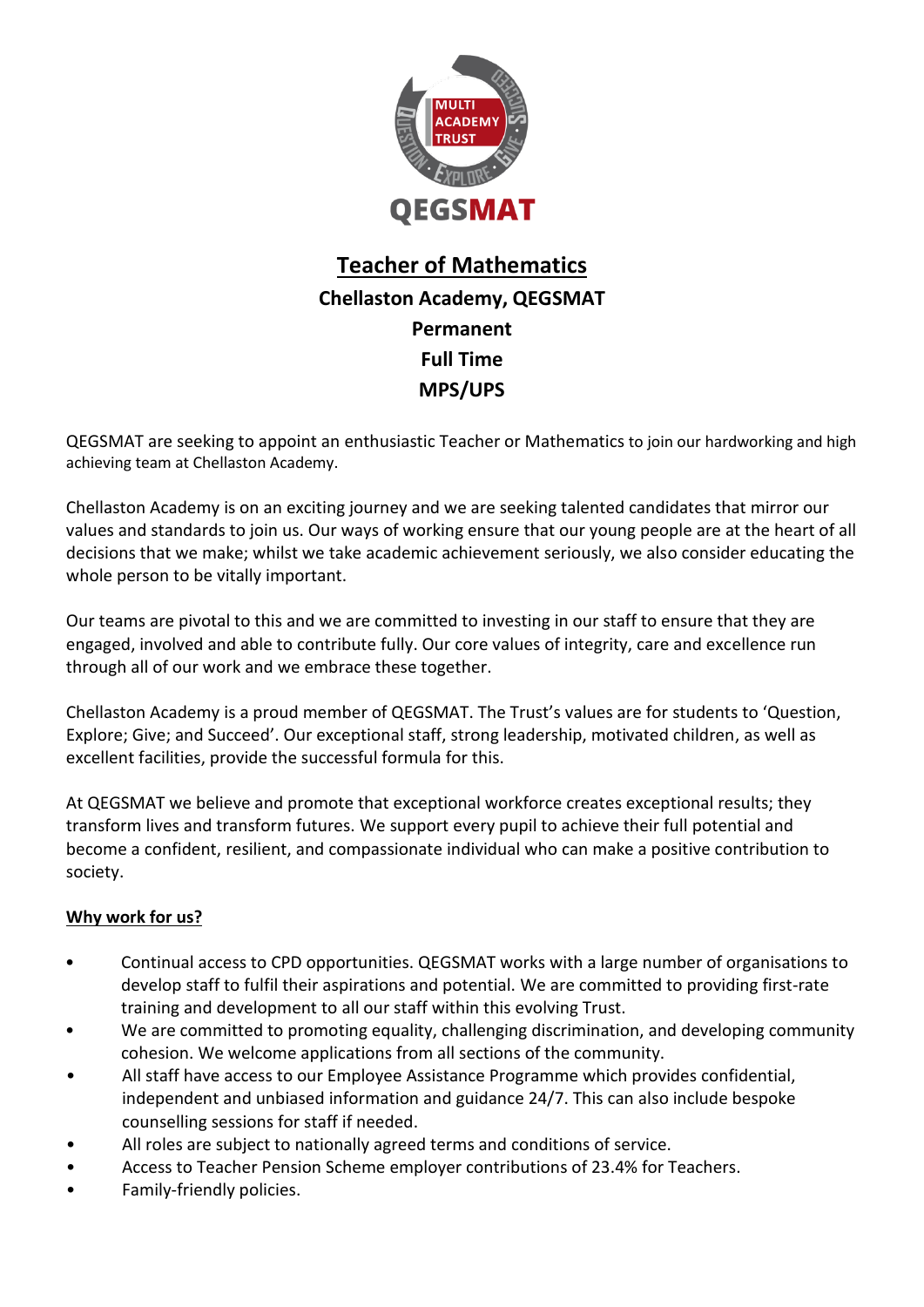- Access to Flu Vaccines.
- Opportunity to work flexibly.

QEGSMAT is also committed to safeguarding and promoting the welfare of children and young people and expects all staff and volunteers to share this commitment. All appointments are subject to an Enhanced DBS check and be eligible to work in the UK. Further information about our commitment to Safeguarding can be found - <https://www.qegsmat.com/documents/safeguarding>

If you are interested and wish to have an informal conversation to discuss the role or would like to visit the school, we would be happy to arrange this. Please call Laura Roberts on 01332 702502. Further details about our school can be found on our website: https://www.chellaston.derby.sch.uk/

To apply for this position, please visit our Trust Website [\(https://www.qegsmat.com/current-vacancies/\)](https://www.qegsmat.com/current-vacancies/) where you can apply via TES.

| Closing date for applications: 27th June 2022 |                    |  |
|-----------------------------------------------|--------------------|--|
| Interview date:                               | TBC.               |  |
| Salary:                                       | MPS/UPS            |  |
| <b>Potential Start date:</b>                  | September 1st 2022 |  |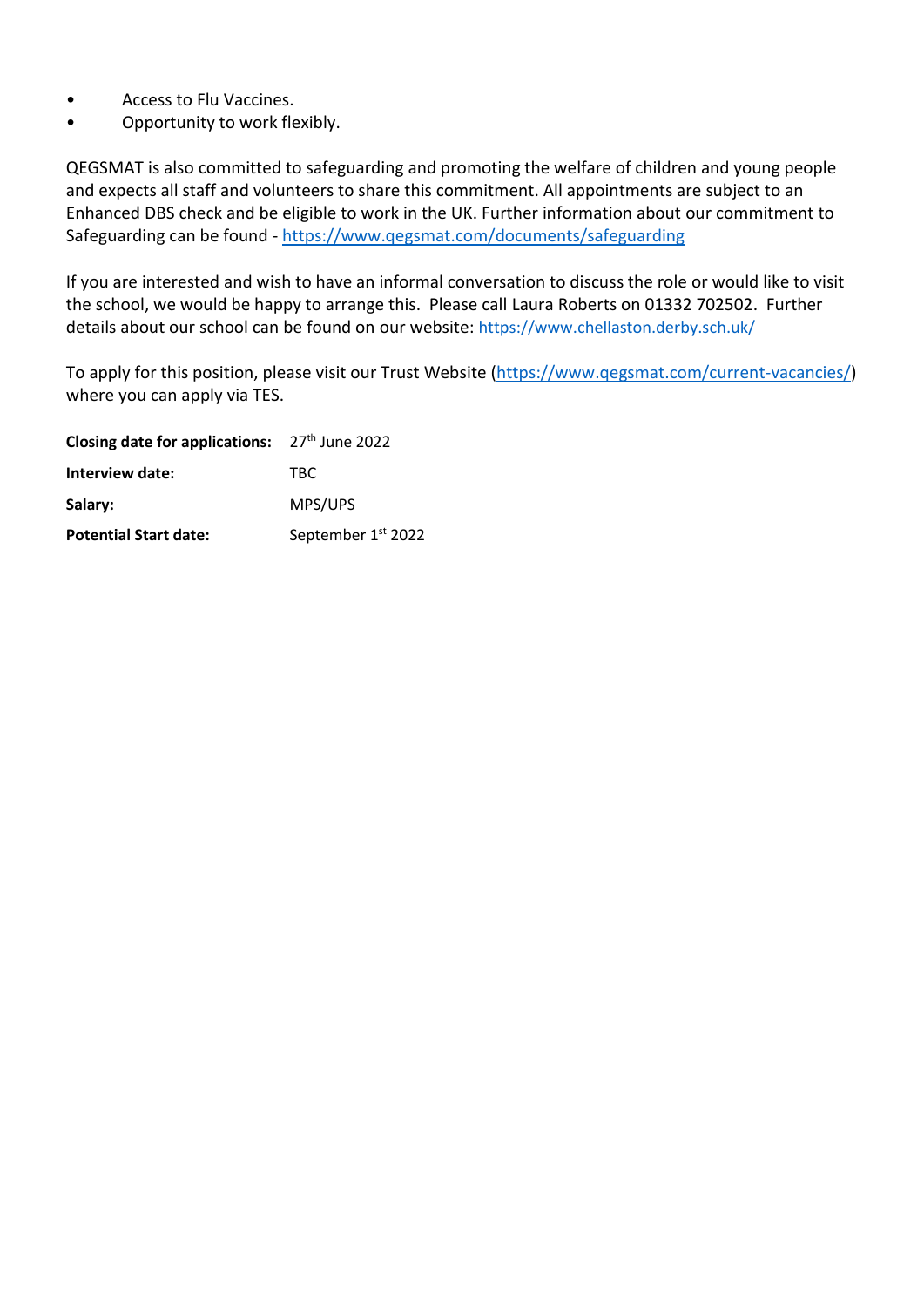

### **JOB DESCRIPTION – Teacher of Mathematics**

**Post Title:** Teacher of Mathematics

**Reporting to:** Subject Leader for Mathematics

**Scale:** MPS/UPS

**Disclosure Level:** Child Workforce - Enhanced, Childs Barred list

#### **PURPOSE**

- Raise standards of student attainment and achievement within the whole curriculum area and to monitor and support student progress.
- Be accountable for student progress and development within the classes taught.
- Develop and enhance the teaching skills and strategies in line with the teacher standards.
- Support and challenge student groups in their learning.
- Help build independent life-long learners

#### **CORE DUTIES**

#### **Teaching**

- To undertake an appropriate programme of teaching in accordance with the duties expected within the teacher standards.
- Plan lessons to meet learning objectives.
- Make effective use of data to plan learning.
- Have a clear understanding of subject progression.
- Give appropriate feedback through a variety of sources to promote further learning.
- Carefully frame questions to ascertain understanding and promote further learning.
- Use peer and self-assessment to further enhance learning.
- Set clear curricular targets for each student/group.
- Teachers are expected to support the personalised learning agenda, i.e. tailor education to ensure that every student achieves and reaches the highest standards possible.
- Ensure that the desired standard of students' presentation, effort and learning are achieved.
- Take part in developing the department's curriculum area with respect of any specific need
- associated with teaching and learning.
- Participate in and contribute to professional development and appropriate in-service training.

#### **Pastoral Provision**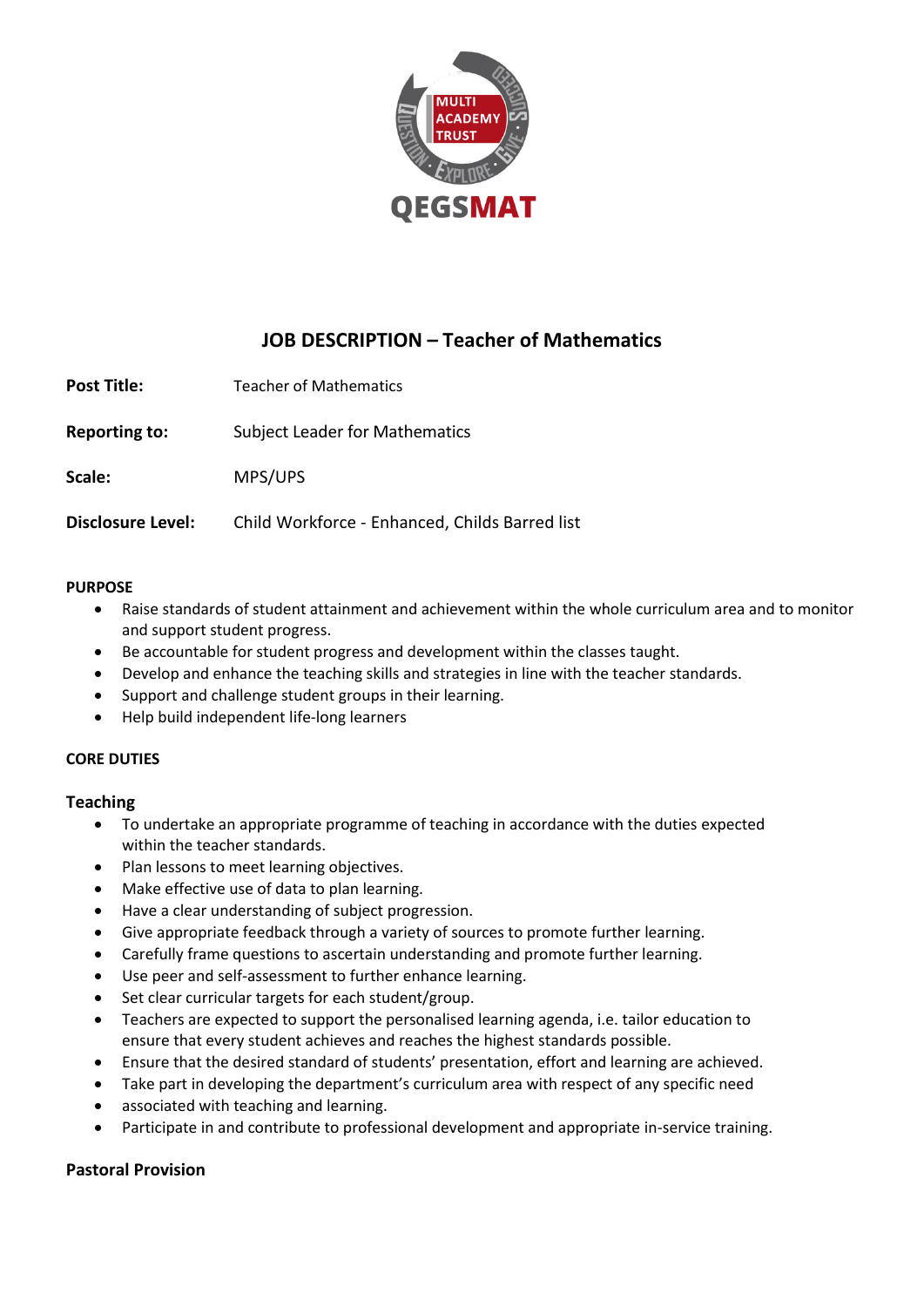- Monitor student attendance together with students' progress and performance in relation to targets set for each individual, ensuring that follow-up procedures are adhered to and that appropriate action is taken where necessary.
- Ensure the behaviour management systems are implemented in your teaching so that effective learning can take place.
- Act as a Form Tutor and to carry out the duties associated with that role as outlined in the tutor standards.

#### **Communications**

- Ensure that you are familiar with the Academy's aims and objectives.
- Ensure effective communication/consultation as appropriate with the parents of students.
- To liaise with partner academies, higher education, Industry, Examination Boards, Awarding Bodies and other relevant external bodies as and when necessary to further enhance the learning of students.

#### **Additional Duties**

To play a full part in the life of the academy community, to support its distinctive mission and ethos and to encourage and ensure staff and students to follow this example.

#### **Personal and professional conduct:**

A teacher is expected to demonstrate consistently high standards of personal and professional conduct. The following statements define the behaviour and attitudes which set the required standard for conduct throughout a teacher's career. Teachers uphold public trust in the profession and maintain high standards of ethics and behaviour, within and outside school, by:

- Treating students with dignity, building relationships rooted in mutual respect, and at all times observing proper boundaries appropriate to a teacher's professional position;
- Having regard for the need to safeguard students' well-being, in accordance with statutory provisions;
- Showing tolerance of and respect for the rights of others;
- Not undermining fundamental British values, including democracy, the rule of law, individual liberty and mutual respect, and tolerance of those with different faiths and beliefs;
- Ensuring that personal beliefs are not expressed in ways which exploit students' vulnerability or might lead them to break the law.
- Teachers must have proper and professional regard for the ethos, policies and practices of the school in which they teach and maintain high standards in their own attendance and punctuality.
- Teachers must understand, and always act within, the statutory frameworks which set out their professional duties and responsibilities.